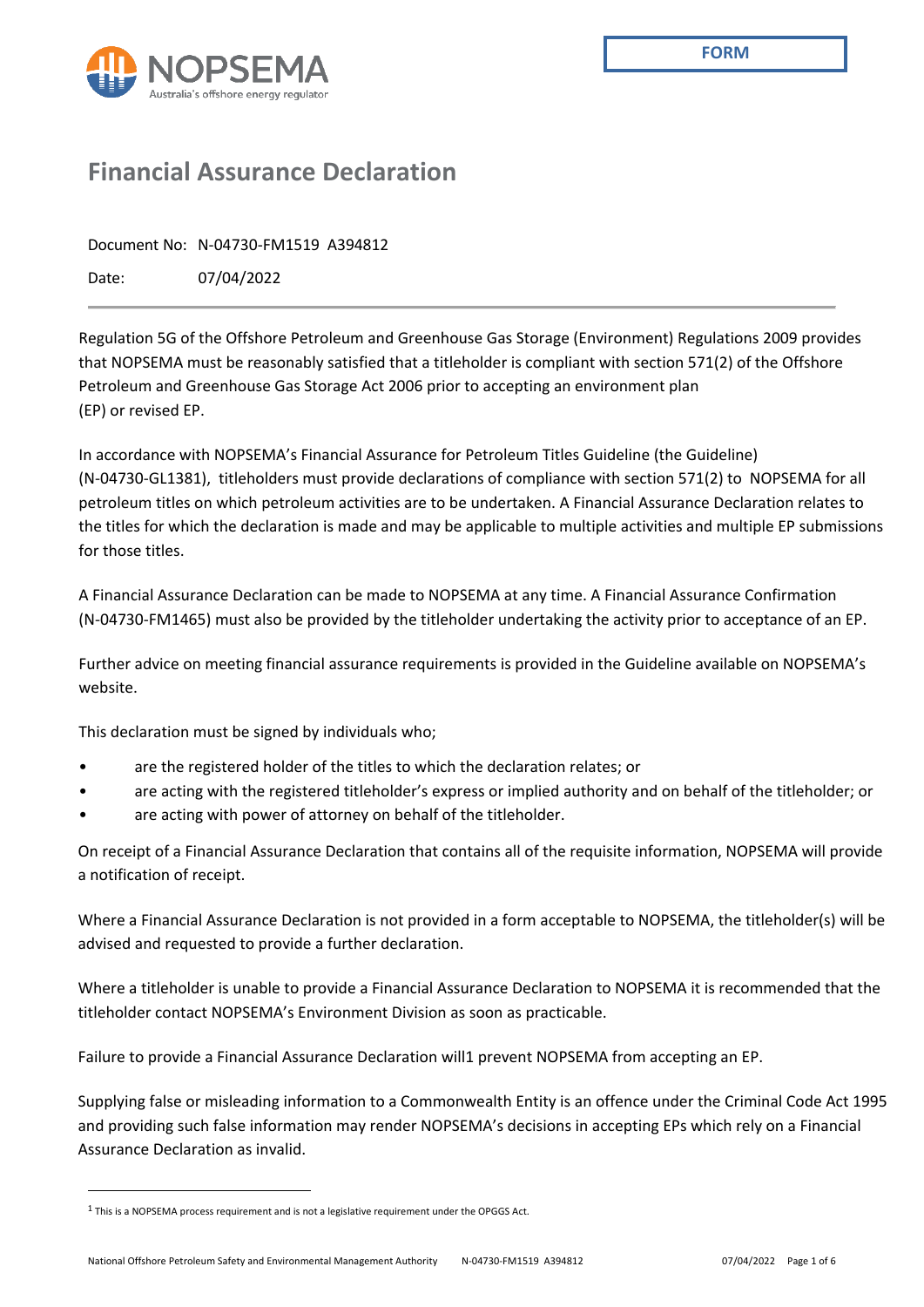

## **Reset Form**

| Section 571 Offshore Petroleum Greenhouse Gas Storage Act 2006<br>1. Titleholder details |                |  |  |  |
|------------------------------------------------------------------------------------------|----------------|--|--|--|
|                                                                                          |                |  |  |  |
| <b>Titleholder Name:</b><br>(as listed on the title registered<br>with NOPTA)            | Enter text     |  |  |  |
| <b>Titleholder Business Address:</b>                                                     | Address line 1 |  |  |  |
|                                                                                          | Address line 2 |  |  |  |
|                                                                                          | Address line 3 |  |  |  |
|                                                                                          | Address line 4 |  |  |  |
| Telephone:                                                                               | Enter text     |  |  |  |
| Email:                                                                                   |                |  |  |  |
| Title(s) to which this declaration<br>relates <sup>2</sup> :                             | Enter text     |  |  |  |

<span id="page-1-0"></span> $2$  This declaration applies to the title(s) listed in the declaration until replaced by a new declaration for the title(s).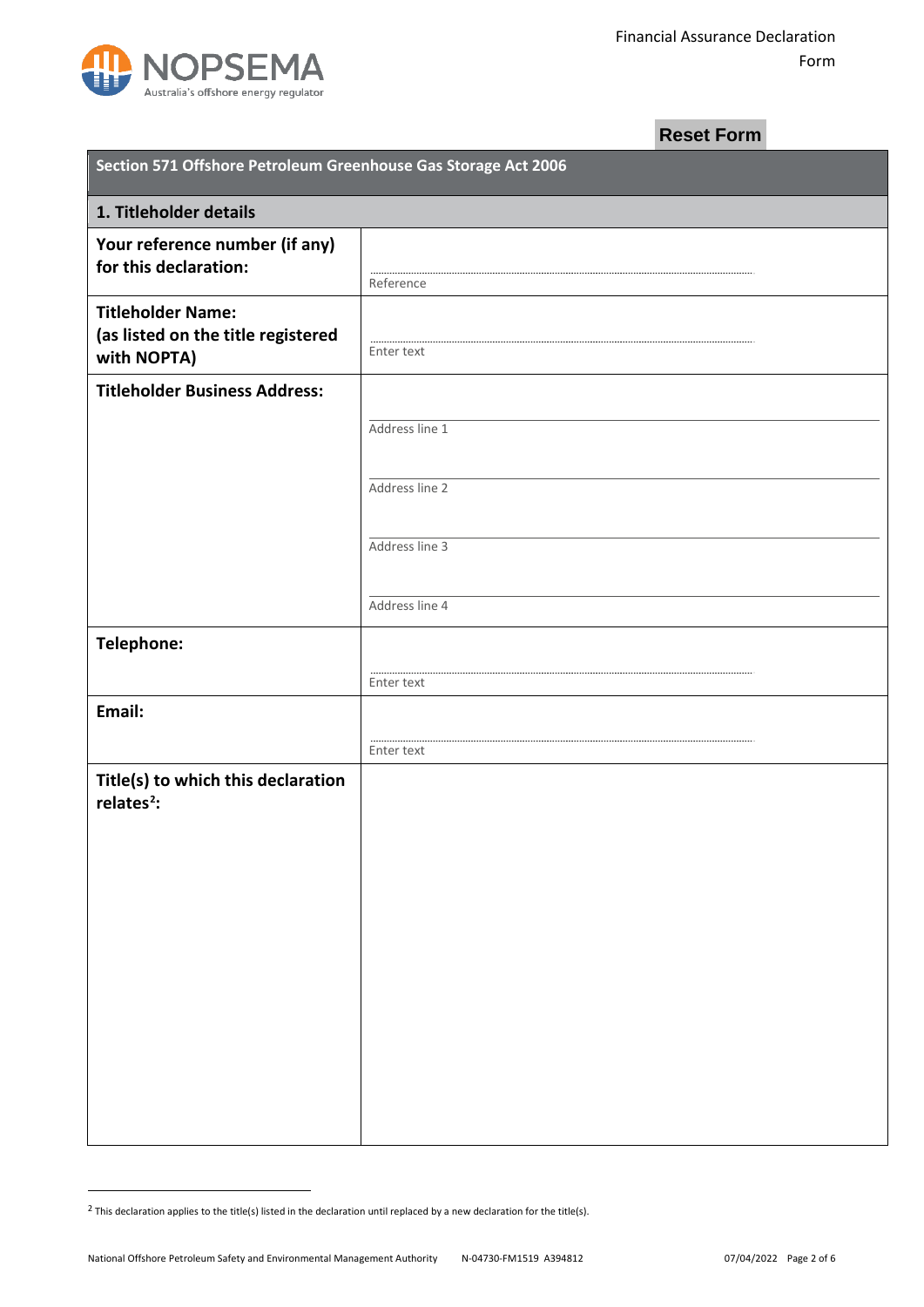

### **2. Declaration (Option 1 of 3)** *Instructions: Please select one of the 3 Declaration options, certify for all titles and sign.* **A. Where there is only one registered titleholder:** For use where a single entity or an individual person is listed as the only registered titleholder of the title(s) (the undersigned) certify for all titles to which this Declaration relates, that is in and will maintain compliance with the requirements of section 571(2) of the *Offshore Petroleum and Greenhouse Gas Storage Act 2006.*  We also acknowledge that supplying false or misleading information to a Commonwealth entity is an offence under the *Criminal* Code *Act 1995*, and that providing such false information may render NOPSEMA's decisions in accepting environment plans for which this declaration is being made, as invalid. EXECUTED by: ............ **Parties signing the declaration**  We **Propertions:** Please select one of the 3 Declaration options, certify for all titles and sign.<br> **A.** Where there is only one registered titleholder:<br>
For use where a single entity or an individual person is listed as the

*This form has been formatted to allow for the use of electronic signatures. Alternatively the form may be printed and signed in blue or black ink*

| A company director, authorised officer or individual with the registered titleholders express or<br>1.<br>implied authority and on behalf of the titleholder. |                   |  |  |
|---------------------------------------------------------------------------------------------------------------------------------------------------------------|-------------------|--|--|
| Signature                                                                                                                                                     | <b>Signature</b>  |  |  |
| <b>Name</b>                                                                                                                                                   | Name              |  |  |
| <b>Position</b>                                                                                                                                               | <b>Position</b>   |  |  |
| At [insert place]                                                                                                                                             | At [insert place] |  |  |
| On [insert date]                                                                                                                                              | On [insert date]  |  |  |
| 2. A person appointed under power of attorney on behalf of the titleholder                                                                                    |                   |  |  |

Signature of person who is authorised by Power of Attorney and who declares that he or she has at the time of execution of this document no notice of its revocation

Name of person who is authorised by Power of Attorney Provide number or date, details of registration (if any)

**At** *[insert place]* **On** *[insert date]*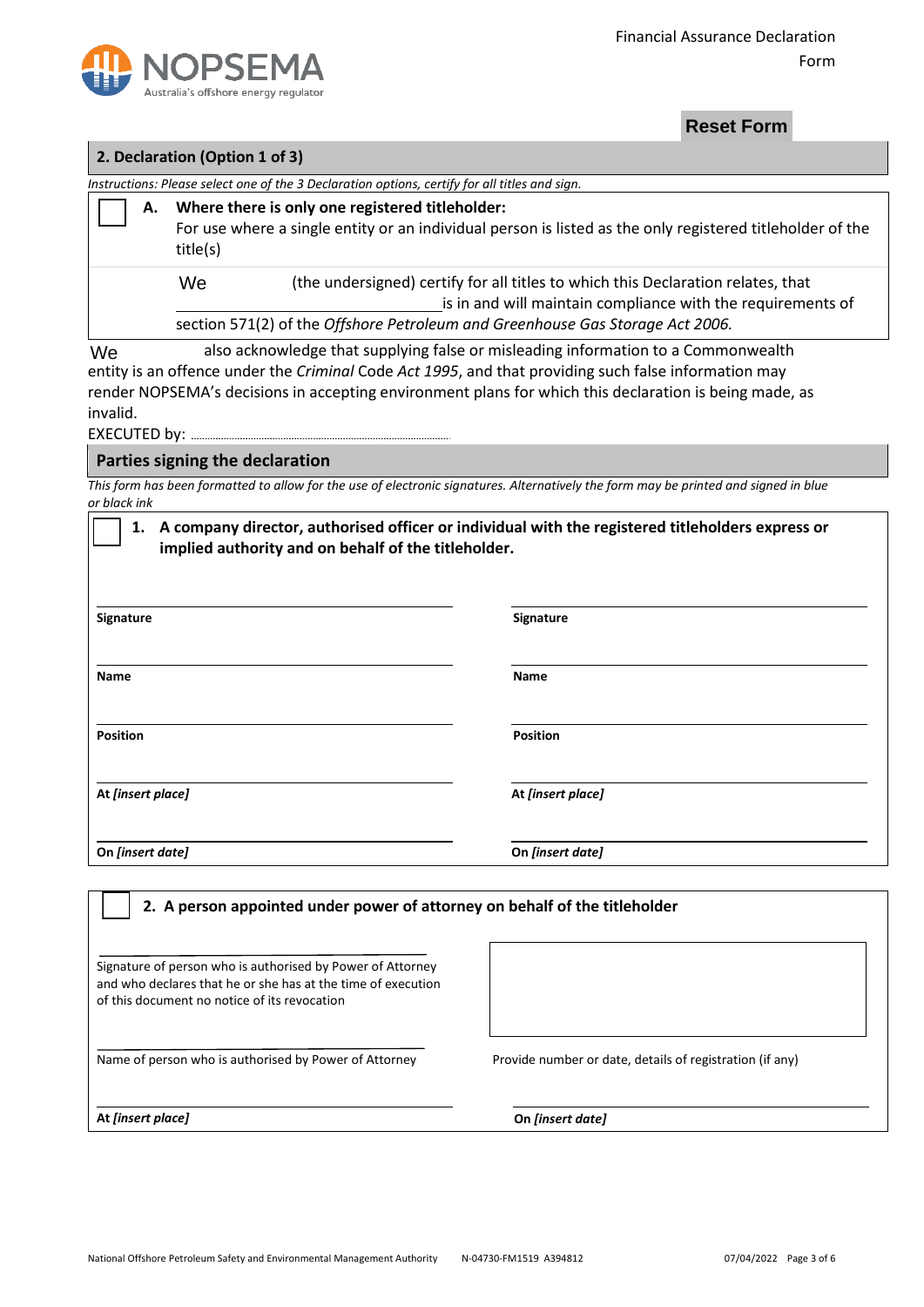

#### **2. Declaration (Option 2 of 3)**

*Instructions: Please select one of the 3 Declaration options, certify for all titles and sign.*

**B. Where there are multiple titleholders:** For use where more than one individual and/or entity are listed as the registered holders of the title(s) and the titleholders wish to discharge a proportion of the financial assurance obligation that represents their interest in the title. For further information on Financial Assurance Declarations for multiple titleholders please see NOPSEMA's Financial Assurance for Petroleum Titles Guideline (the undersigned) certify for all titles to which this Declaration relates, that is in and will maintain compliance with the requirements of section 571(2) of the *Offshore Petroleum and Greenhouse Gas Storage Act 2006.*  We also acknowledge that supplying false or misleading information to a Commonwealth We **Example 12 A Declaration (Option 2 of 3)**<br> **Reset Form**<br>
Instructions: Please select one of the 3 Declaration options, certify for all titles and sign.<br> **B.** Where there are multiple titleholders:<br>
For use where more than

entity is an offence under the *Criminal Code Act 1995*, and that providing such false information may render NOPSEMA's decisions in accepting environment plans for which this declaration is being made, as invalid.

EXECUTED by:

#### **Parties signing the declaration**

*This form has been formatted to allow for the use of electronic signatures. Alternatively the form may be printed and signed in blue or black ink*

| Signature         | Signature         |  |
|-------------------|-------------------|--|
| <b>Name</b>       | Name              |  |
| <b>Position</b>   | <b>Position</b>   |  |
| At [insert place] | At [insert place] |  |
| On [insert date]  | On [insert date]  |  |

Signature of person who is authorised by Power of Attorney and who declares that he or she has at the time of execution of this document no notice of its revocation

Name of person who is authorised by Power of Attorney Provide number or date, details of registration (if any)

**At** *[insert place]* **On** *[insert date]*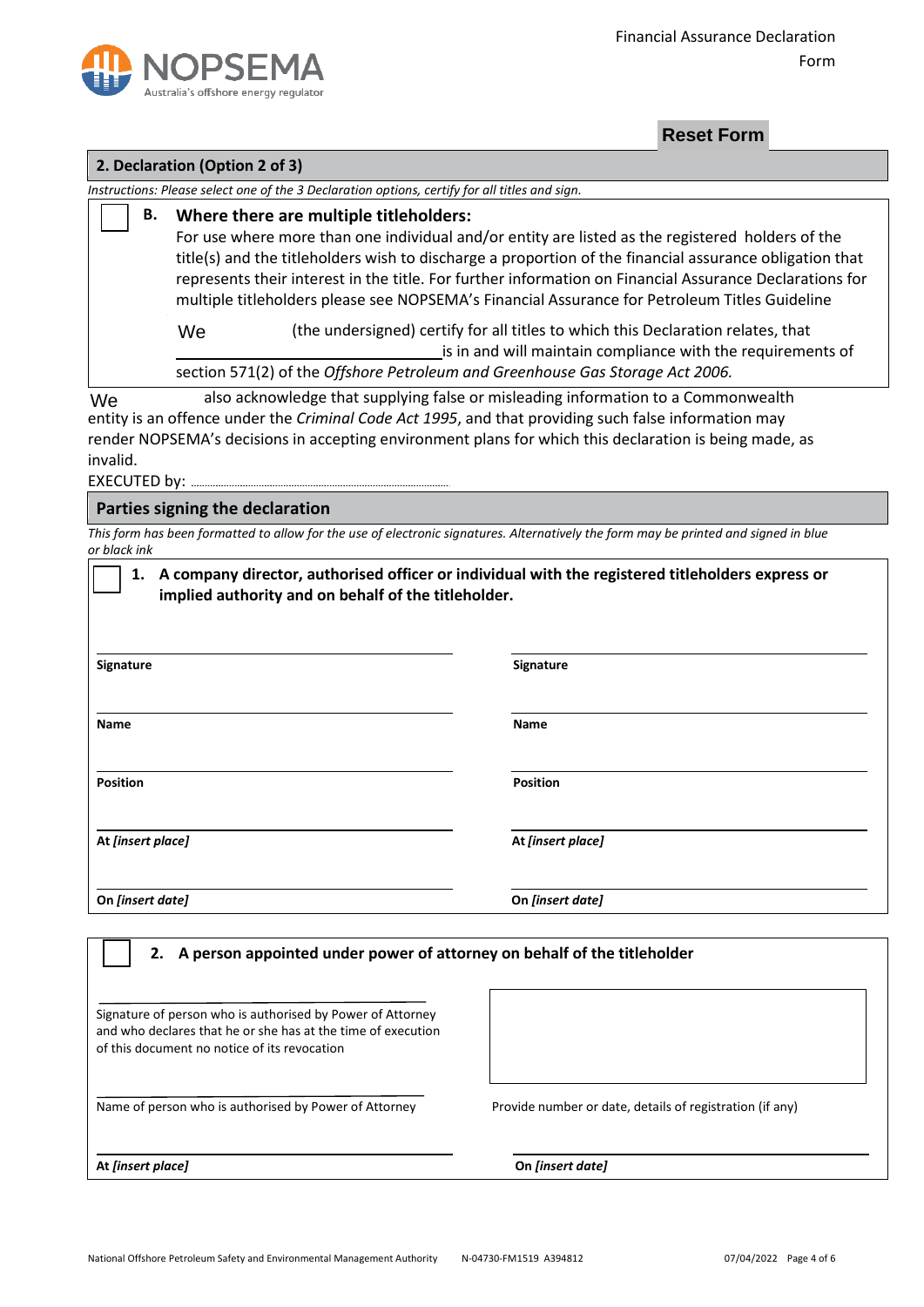

|  | 2. Declaration (Option 3 of 3) |
|--|--------------------------------|
|--|--------------------------------|

|                   |                                                                                                                                                                                                                                                                                                                                                                          |                                                                                                                                                                                                                                                       | <b>Reset Form</b>                                                                                                                                                                                                                                                                                   |  |
|-------------------|--------------------------------------------------------------------------------------------------------------------------------------------------------------------------------------------------------------------------------------------------------------------------------------------------------------------------------------------------------------------------|-------------------------------------------------------------------------------------------------------------------------------------------------------------------------------------------------------------------------------------------------------|-----------------------------------------------------------------------------------------------------------------------------------------------------------------------------------------------------------------------------------------------------------------------------------------------------|--|
|                   | 2. Declaration (Option 3 of 3)                                                                                                                                                                                                                                                                                                                                           |                                                                                                                                                                                                                                                       |                                                                                                                                                                                                                                                                                                     |  |
|                   |                                                                                                                                                                                                                                                                                                                                                                          | Instructions: Please select one of the 3 Declaration options, certify for all titles and sign.                                                                                                                                                        |                                                                                                                                                                                                                                                                                                     |  |
| C.                | Where there are multiple titleholders and the financial assurance obligations are to be<br>discharged by a single entity:<br>For use where more than one individual and/or entity are listed as the registered holders of the<br>title(s) and a single titleholder wishes to discharge the entire financial assurance obligation on behalf<br>of all other titleholders. |                                                                                                                                                                                                                                                       |                                                                                                                                                                                                                                                                                                     |  |
|                   | We                                                                                                                                                                                                                                                                                                                                                                       |                                                                                                                                                                                                                                                       | (the undersigned) certify for all titles to which this Declaration relates, that                                                                                                                                                                                                                    |  |
|                   | i. is in and will maintain compliance with the requirements of section 571(2) of the<br>Offshore Petroleum and Greenhouse Gas Storage Act 2006; and<br>ii. discharges the entire obligation on behalf of all registered titleholders in accordance with section<br>775D of the Offshore Petroleum and Greenhouse Gas Storage Act 2006.                                   |                                                                                                                                                                                                                                                       |                                                                                                                                                                                                                                                                                                     |  |
| We<br>invalid.    |                                                                                                                                                                                                                                                                                                                                                                          |                                                                                                                                                                                                                                                       | also acknowledge that supplying false or misleading information to a Commonwealth<br>entity is an offence under the Criminal Code Act 1995, and that providing such false information may<br>render NOPSEMA's decisions in accepting environment plans for which this declaration is being made, as |  |
|                   | Parties signing the declaration                                                                                                                                                                                                                                                                                                                                          |                                                                                                                                                                                                                                                       |                                                                                                                                                                                                                                                                                                     |  |
| or black ink      |                                                                                                                                                                                                                                                                                                                                                                          |                                                                                                                                                                                                                                                       | This form has been formatted to allow for the use of electronic signatures. Alternatively the form may be printed and signed in blue                                                                                                                                                                |  |
| Signature         |                                                                                                                                                                                                                                                                                                                                                                          | implied authority and on behalf of the titleholder.                                                                                                                                                                                                   | 1. A company director, authorised officer or individual with the registered titleholders express or<br>Signature                                                                                                                                                                                    |  |
| Name              |                                                                                                                                                                                                                                                                                                                                                                          |                                                                                                                                                                                                                                                       | Name                                                                                                                                                                                                                                                                                                |  |
| <b>Position</b>   |                                                                                                                                                                                                                                                                                                                                                                          |                                                                                                                                                                                                                                                       | <b>Position</b>                                                                                                                                                                                                                                                                                     |  |
| At [insert place] |                                                                                                                                                                                                                                                                                                                                                                          |                                                                                                                                                                                                                                                       | At [insert place]                                                                                                                                                                                                                                                                                   |  |
| On [insert date]  |                                                                                                                                                                                                                                                                                                                                                                          |                                                                                                                                                                                                                                                       | On [insert date]                                                                                                                                                                                                                                                                                    |  |
| 2.                |                                                                                                                                                                                                                                                                                                                                                                          | A person appointed under power of attorney on behalf of the titleholder<br>Signature of person who is authorised by Power of Attorney<br>and who declares that he or she has at the time of execution<br>of this document no notice of its revocation |                                                                                                                                                                                                                                                                                                     |  |
|                   |                                                                                                                                                                                                                                                                                                                                                                          | Name of person who is authorised by Power of Attorney                                                                                                                                                                                                 | Provide number or date, details of registration (if any)                                                                                                                                                                                                                                            |  |

**At** *[insert place]* **On** *[insert date]*